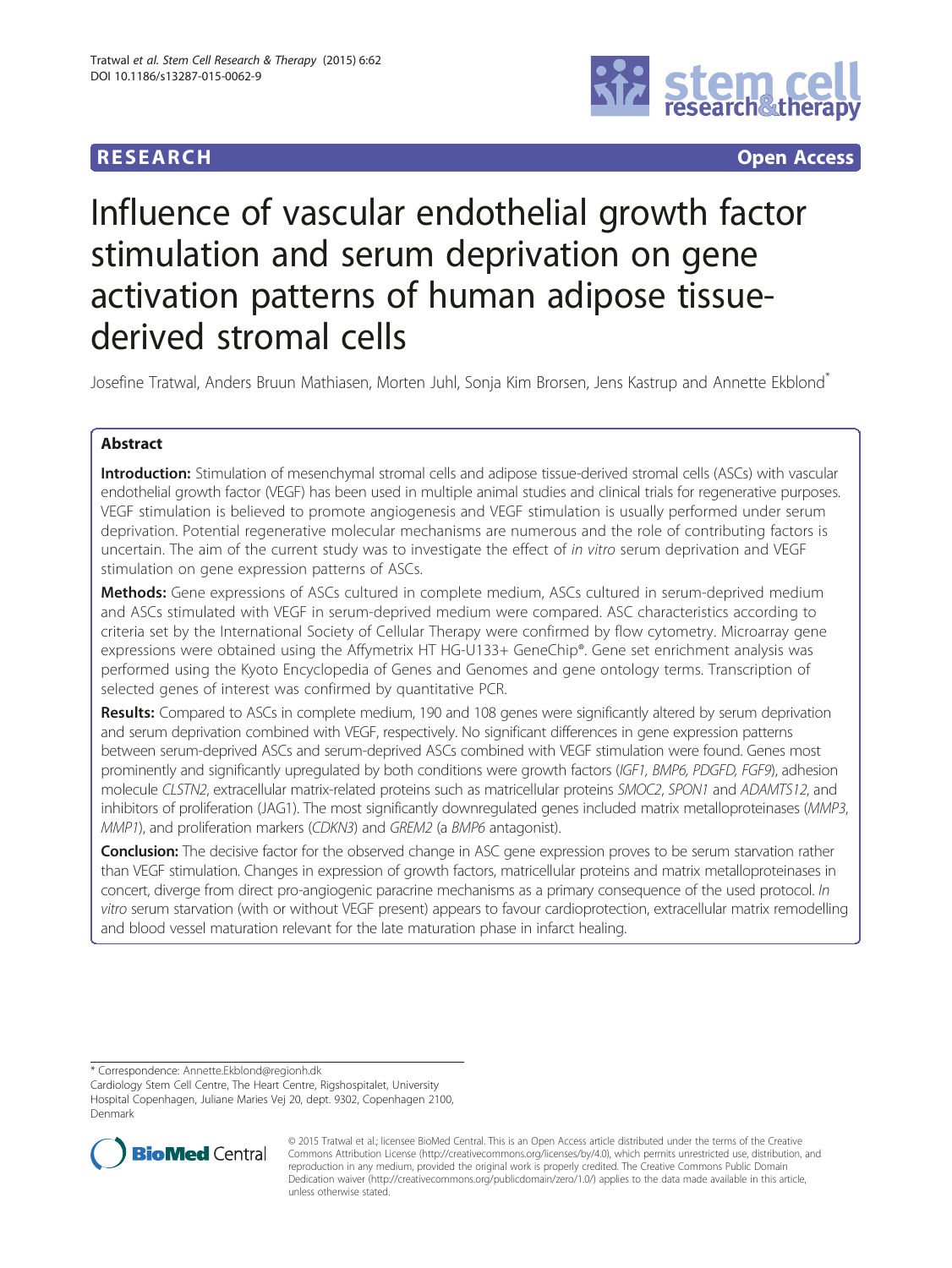# Introduction

Adipose tissue-derived stromal cells (ASCs) are being clinically tested as regenerative therapy for patients with ischaemic heart disease to improve myocardial perfusion and to regenerate injured myocardium [[1\]](#page-10-0). Though the detailed mechanisms of action are as of yet not completely defined, the outcome of ASC therapy is promoted by the vasculogenic or angiogenic abilities. Aiming to enhance the efficacy of stem cell therapy, the cells may be preconditioned with various substances to prime them into more specialised functional patterns prior to administration.

One of the most widely used preconditioning substances so far is vascular endothelial growth factor A-165 (VEGF). Early in vitro and pre-clinical studies suggested that VEGF, traditionally in combination with serum deprivation, facilitated differentiation of mesenchymal stromal cells (MSCs) and ASCs in an endothelial direction [\[2](#page-10-0)-[4](#page-10-0)], whereas current thinking favours the notion of activation of resident cells through secretion of cytokines and growth factors [[5](#page-10-0)]. Potential regenerative molecular mechanisms are, however, numerous and the role of contributing factors is still uncertain. On this basis, VEGF stimulation and serum deprivation of MSCs has been used in clinical studies including the double-blind, placebo-controlled trial MyStromalCell, which treats patients with chronic ischemic heart disease with VEGF pre-stimulated and serum-deprived ASCs [[1,6,7](#page-10-0)].

In a recent study, we found a subtle priming only of ASC differentiation in an endothelial direction when ASCs were preconditioned with VEGF and serum deprivation compared to standard culturing conditions [[8\]](#page-10-0). This raised the question whether VEGF preconditioning and serum deprivation of ASCs induces angiogenesis on a paracrine level by stimulating endothelial cells and perhaps also induces modifications in extracellular tissue components to facilitate improved microcirculation. As such, it is of great interest to elucidate the molecular signature of ASCs per se and of ASCs that have been preconditioned with VEGF and serum deprivation to compare their constitutive expression patterns with regard to angiogenesis and other tissue regenerative or stem cell-associated properties.

The aim of this study was to evaluate the gene expression profile of ASCs preconditioned with VEGF and/or serum deprivation using culture conditions similar to those applied in clinical stem cell trials [\[1](#page-10-0)]. With microarray analysis of ASCs under these conditions it is possible to evaluate changes in gene expression in genes of importance for tissue reconstruction and angiogenesis. We highlight the genes of relevance for angiogenesis as VEGF is believed to promote neovascularisation.

# **Methods**

# Donors

Lipoaspirate was obtained from eight healthy donors (two male and six female; mean age 41.5 years, range 21 to 57 years). All participants signed an informed consent. This complied with the declaration of Helsinki and the study was approved by the Ethical Committee, The Capital Region of Denmark protocol no. H-3-2009-119.

# Lipoaspirate preparation

Approximately 100 ml lipoaspirate was obtained from each participant from the abdomen by liposuction under local anaesthesia. The lipoaspirate was washed twice with phosphate-buffered saline (PBS) pH 7.4 (GIBCO, Life Technologies, Paisley, UK) to remove residual blood. The adipose tissue was digested by incubation with Collagenase NB 4 (SERVA Electrophoresis GmbH, Heidelberg, Germany) dissolved in HBSS (2 mM  $Ca<sup>2+</sup>$ , GIBCO, Life Technologies) at 37°C for 45 minutes under constant rotation. The collagenase was neutralized with complete medium (Dulbecco's modified Eagle's medium (DMEM), low glucose 1 g/l supplemented with 25 mM HEPES and L-Glutamin (GIBCO, Life Technologies), 10% fetal bovine serum pharma grade (FBS; GIBCO, Life Technologies), 1% penicillin/streptomycin (GIBCO, Life Technologies)) and filtered through a 100-μm mesh (Cell Strainer, BD Bioscience, San Jose, CA, USA). The remaining cells were centrifuged at 1,200 g for 10 minutes in RNase free tubes (BD Biosciences) at room temperature, re-suspended and counted using Nucleo-Counter® NC-100™ (Chemometec, Allerød, Denmark) according to the manufacturer's instructions.

# Adipose tissue-derived stromal cell isolation and culture

Primary cell cultures of mononuclear cells were established by seeding  $4.5 \times 10^6$  cells/T75-flask (Nunc, Thermo Scientific, Roskilde, Denmark) in complete medium. The cells were incubated in standard conditions at 37°C in humid air with 5%  $CO<sub>2</sub>$ . After two days in culture, cells were washed with PBS (GIBCO, Life Technologies) to remove non-adhering cells, and thereafter complete medium was added and changed every 3 to 4 days.

After approximately 1 week in culture, cells were detached with 3 ml TrypLE<sup>®</sup> (TrypLE<sup>®</sup> Select, Gibco) for 10 minutes at 37°C and neutralized with 7 ml complete medium and centrifuged at 300 g for 5 minutes, resuspended, counted on NucleoCounter<sup>®</sup>, frozen  $1 \times 10^6$  cells/1 ml FBS with 5% DMSO (WAK-Chemie Medical GmbH, Steinbach, Germany) at −80°C in Nalgene® Mr.Frosty freezing container (Sigma- Aldrich, St. Louis, MO, US) and transferred to liquid nitrogen the following day for storage. When initiating an experiment, ASCs at passage 1 were rapidly thawed and seeded in T75-flasks with media changed the following day. When the cultures reached 80% confluence, cells were passaged at  $3 \times 10^5$  cells/T75-flask. ASC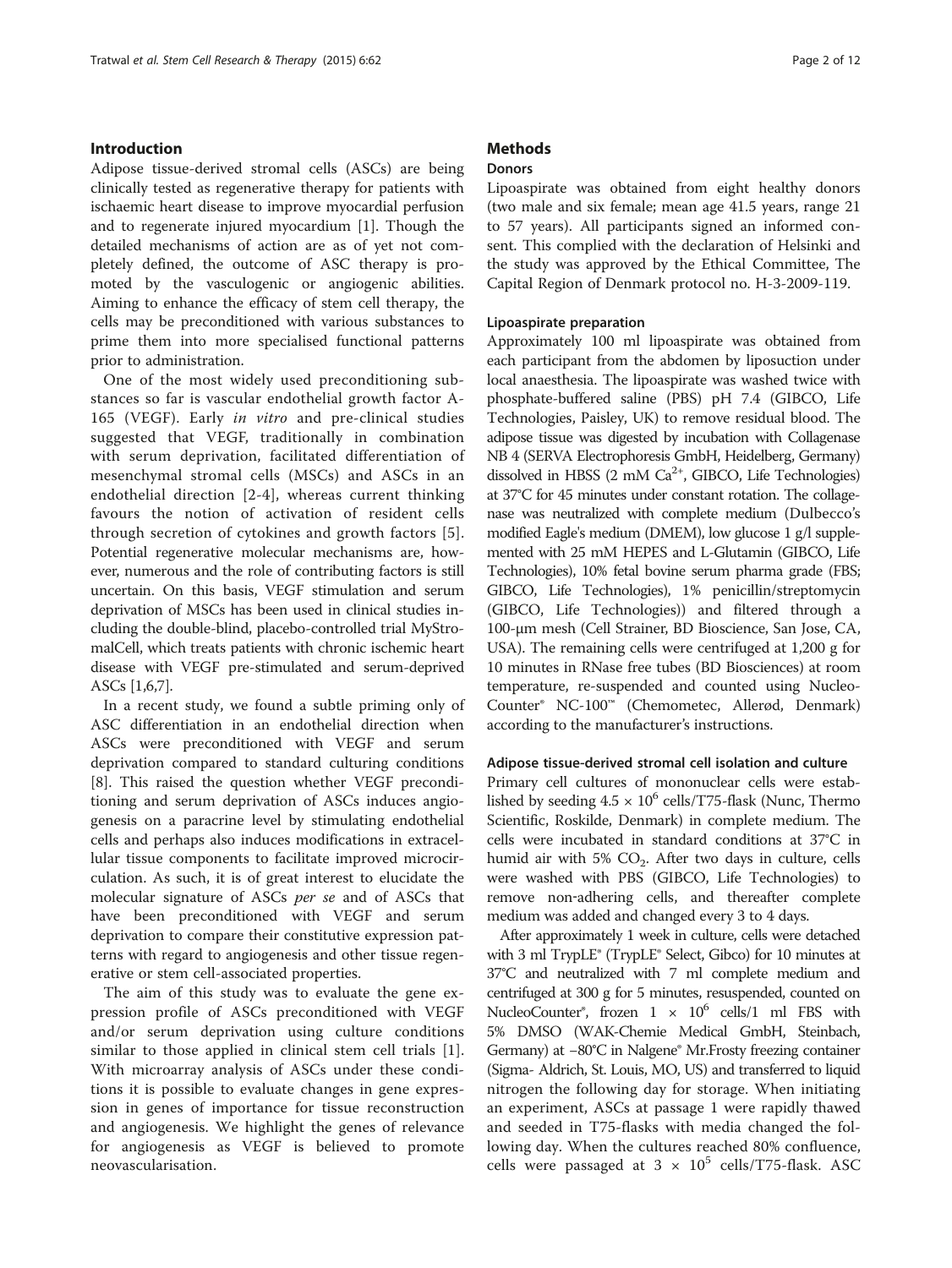characteristics were ascertained by flow cytometry according to The International Society for Cellular Therapy minimal criteria for defining multipotent mesenchymal stromal cells [\[9,10\]](#page-10-0) (as described previously by Follin and colleagues, 2013 [\[8](#page-10-0)]).

# Serum deprivation and vascular endothelial growth factor stimulation

Stimulation of cells followed a clinical protocol as previously described [\[1,8](#page-10-0)]. ASCs at passage 2 were cultured in complete medium until 80% confluence, after which medium was changed to either: 1) complete medium; 2) serum-deprived medium (DMEM with 2% FBS and 1% penicillin/streptomycin (GIBCO, Life Technologies)); or 3) VEGF stimulation medium consisting of serum‐deprived medium with 50 ng/ml recombinant human VEGF- $A_{165}$ (rhVEGFA165, R&D Systems, Minneapolis, MN, US). Cells were cultured for 1 week, and test media was renewed every 3 days, after which they were harvested for further processing.

# Nucleic acid extraction

After 1 week of cultivation in the three different media cells were washed with PBS (GIBCO, Life Technologies), detached with TrypLE® Select (GIBCO, Life Technologies), and centrifuged for 5 minutes at 300 g. Then 350 μl lysis buffer was added to the cell pellet from the Qiagen RNeasy® Mini Kit (QIAGEN Hamburg GmbH, Hamburg, Germany) and a 1 ml syringe (B. Braun Melsungen AG, Melsungen, Germany) was used to mechanically lyse the cells before resuming the Qiagen protocol. Finally, total RNA was eluted with RNase-free water (5 Prime GmbH, Hamburg, Germany). RNA purity and concentration was measured using a NanoDrop® 1000 Spectrophotometer (Thermo Scientific, Waltham, MA, US), and the eluate was stored at –80°C until further analyses. RNA purity was validated by absorbance ratios at 260 nm/280 nm and protein contamination at A260/230. RNA integrity was confirmed by RIN >8 using RNA Nano Chips (Agilent Technologies, Santa Clara, CA, US) for the Agilent 2100 Bioanalyzer.

## Microarray

RNA samples, eight from each of the three cultivation conditions, were thawed and a final concentration of 33 ng/μl total RNA per sample was used for microarray analysis. Samples were analysed separately. Expression profiling was achieved using the Affymetrix GeneChip® HT HG-U133+ 24-Array Plate (Affymetrix, Santa Clara, CA, USA). Samples were labelled with Affymetrix Sensation Plus kit (Affymetrix) with 50 ng total RNA as starting material. Biotin labelled cDNA (4 μg) was used for the hybridization cocktail, and hybridization, washing, staining and scanning were performed with an Affymetrix Gene Titan instrument (Affymetrix). Microarray data are available in the ArrayExpress database [\[11\]](#page-10-0) under accession number E-MTAB-3066.

# Microarray analysis

Microarray analysis was performed using R 3.01 [[12](#page-10-0)] and Bioconductor [[13\]](#page-10-0). The following gene expression comparisons were made: 1) ASCs from serum deprived medium versus ASCs from complete medium; 2) ASCs from serum deprived medium versus ASCs from serumdeprived medium stimulated with VEGF; and 3) ASCs from complete medium versus ASCs from serumdeprived medium stimulated with VEGF.

For each comparison the CEL files were imported into R/Bioconductor and RMA (Robust Multi-array Average) normalized. After this, all gene probes with a log2-fold change below 0.5 were omitted. The expression levels of each remaining gene were compared between the groups using paired  $t$ -tests.  $P$ -values were adjusted using the Benjamini and Hochberg procedure for multiple testing corrections. Log2-fold change values were calculated for each gene. Gene set enrichment analyses were made using Webgestalt [\[14](#page-10-0)] for enriched gene-sets in gene ontology (GO) categories and in enriched Kyoto Encyclopedia of Genes and Genomes (KEGG) categories.

# Genes of interest

Selection of gene categories of interest was partly explorative and partly predetermined. The different approaches involved were: 1) definition of groups using Gene Enrichment Analysis linked with KEGG library and GO terms as guiding templates for identifying unpredicted and relevant up- and downregulated gene categories from the whole human genome analysis; and 2) definition of predetermined categories relevant for expected response mechanisms. Predetermined categories include angiogenesis, proliferation, and secretome.

Single genes of interest were selected based on an elimination process of those genes that were at least two times significantly ( $P < 0.05$ ) up- or downregulated corresponding to a fold change >0.9. Three of the most highly up- and downregulated genes were chosen for confirmatory quantitative PCR.

## Reverse transcription

The cDNA synthesis from total RNA was prepared using AffinityScript (Stratagene, Agilent Technologies) in a fast eight-tube strip (0.1 ml, MicroAmp™, Applied Biosystems®, Life Technologies, Paisley, UK) on ice. The total reaction volume of 20 μl contained 0.5 μg RNA, 10 μl cDNA synthesis master mix, 3 μl Oligo dT primer, 1 μl AffinityScript RT RNase block enzyme mixture, and RNAase-DNAse free water (5 Prime GmbH) to 20 μl total volume. Reactions were performed with an initial stage of 25°C for 5 minutes, 42°C for 45 minutes, and 95°C for 5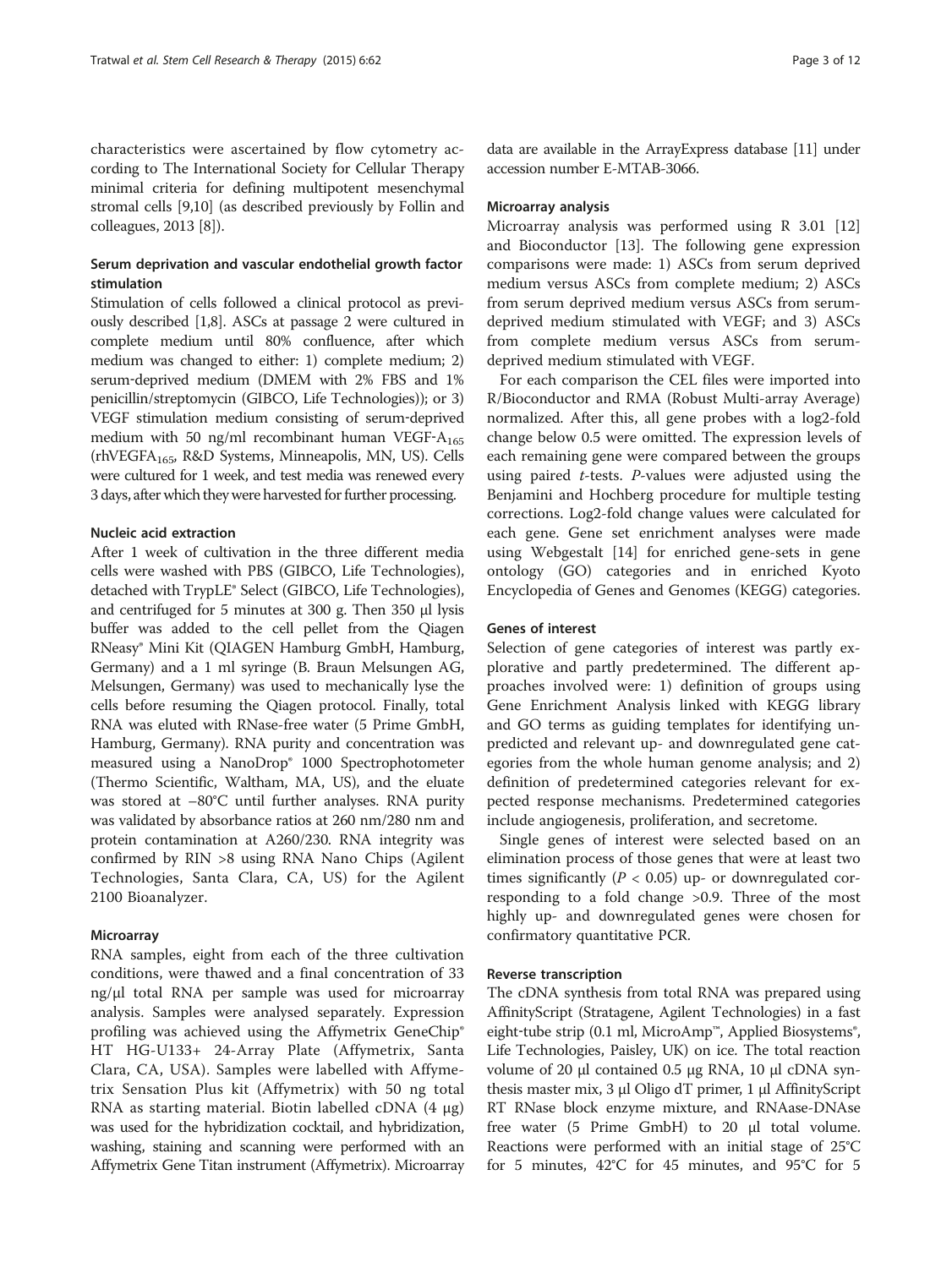minutes (Veriti 96 well fast thermal cycler, Applied Biosystems®, Life Technologies). Following synthesis, cDNA was stored in aliquots at –20°C.

## Confirmation by quantitative real-time PCR

Brilliant II SYBR®Green QPCR master mix with low ROX (Agilent Technologies) was used with a total reaction volume of 25 μl in 96-well optical reaction plates (Agilent Technologies) with 5  $\mu$ l cDNA diluted 1:5 in 1  $\times$ EDTA (QIAGEN Hamburg GmbH, Hamburg, Germany) and subsequently 1:5 in RNAase-DNAse free water (5 Prime GmbH). The plates were sealed with optical plastic caps (Agilent Technologies). Quantitative PCR was performed with Mx3000 (Stratagene, AH-diagnostics, Aarhus, Denmark) and the results were collected using Mx3000 version 4.0 software for Windows (Stratagene, AH-diagnostics). The reaction was initiated by heating to 95°C for 10 minutes, followed by 40 cycles of elongation at 60°C for 1 minute and denaturation at 95°C for 30 seconds. Primers used are shown in Table 1.

## Quantitative PCR analysis

Reference gene(s) for the quantitative PCR were selected for the experimental conditions from a larger panel as described previously [[15](#page-10-0)] by taking into account effect of donor- and treatment-variation on the reference genes. Comparisons were made by the GenEx software (MultiD Analyses AB, Goeteborg, Sweden) with the subprograms geNorm and Normfinder. TATA-binding protein (TBP) and Tyrosine 3/tryptophan 5-monooxygenase activation protein (YWHAZ) in combination were the most suitable reference genes for this set-up (Table 1). ΔΔCq normalization of quantitative PCR data with  $2^{\Delta\Delta Cq}$  as the fold change was used. Normalized data were analysed in SPSS (Statistical Package for the Social Sciences IBM Denmark, Holte, Denmark) with a paired  $t$ -test for significant differences with a 95% confidence interval.

# Results

Microarray analysis

# Adipose tissue-derived stromal cells from complete medium compared to adipose tissue-derived stromal cells from serum-deprived medium

A total of 615 probes, corresponding to 190 genes, were found to be significantly up- or downregulated ( $P < 0.05$ ).

# Adipose tissue-derived stromal cells from complete medium compared to adipose tissue-derived stromal cells from serum-deprived medium stimulated with vascular endothelial growth factor

The comparison demonstrated that 304 probes corresponding to 108 genes differed significantly.

# Adipose tissue-derived stromal cells from serum-deprived medium compared to adipose tissue-derived stromal cells from serum-deprived medium stimulated with vascular endothelial growth factor

No significant differences were observed between the two groups. An insignificant tendency was, however, seen for a slightly greater fold change of genes expressed in VEGF-stimulated ASCs than ASCs from serumdeprived medium compared to ASCs from complete medium. As a consequence, of the lack of statistical differences in regulation of genes between serum-deprived and VEGF-stimulated ASCs, final comparisons were made between serum-deprived or VEGF-stimulated ASCs versus control ASCs in complete medium only.

Some of the genes selected below only reached significance in one of the two test conditions compared to control cultures. Common to those genes is that regulation moved in the same direction for both test conditions but only reached a significant level in one.

# Selection of genes of interest

Gene Enrichment Analysis linked with KEGG library and GO terms and directed acyclic graphs showed a

|  |  |  |  |  |  |  | Table 1 Reference genes and genes of interest for confirmational quantitative PCR |
|--|--|--|--|--|--|--|-----------------------------------------------------------------------------------|
|--|--|--|--|--|--|--|-----------------------------------------------------------------------------------|

| Accession no.<br>Gene |                | Forward (sense) $5' \rightarrow 3'$ | Reverse (anti-sense) $5' \rightarrow 3'$ | Size, bp |  |
|-----------------------|----------------|-------------------------------------|------------------------------------------|----------|--|
| SMOC <sub>2</sub>     | NM 022138      | TTAAGGAACCATTTGGAGGACAG             | CCACAAGCATCACAACATCAC                    | 153      |  |
| BMP6                  | NM 001718      | CGTGAAGGCAATGCTCACCT                | CCTGTGGCGTGGTATGCTGT                     | 135      |  |
| IGF1                  | NM 001111285   | ACCGACATGCCCAAGACCCA                | <b>TTCAGCATTTCTACTTCCAATCTCCCT</b>       | 185      |  |
| MMP1                  | NM 001145938.1 | GATGGACCTGGAGGAAATC                 | GTCCAAGAGAATGGCCGA                       | 403      |  |
| MMP3                  | NM 002422      | CIGITGATICIGCIGITGAG                | AAGTCTCCATGTTCTCTAACTG                   | 126      |  |
| <b>ITGB3</b>          | NM 000212      | GGACACAGCCAACAACCCAC                | AGGAGGCATTCTGGGACAAAG                    | 348      |  |
| <b>TRP</b>            | NM 003194.4    | TGCACAGGAGCCAAGAGTGAA               | CACATCACAGCTCCCCACCA                     | 339      |  |
| YWHA7                 | NM 001135702.1 | ACTITIGGTACATIGTGGCTTCAA            | CCGCCAGGACAAACCAGTAT                     | 245      |  |

Regulated genes of interest selected for confirmational quantitative PCR including reference genes selected with consideration to donor- and treatment-variation. Table presents full name, NCBI accession number and forward and reverse primer sequences.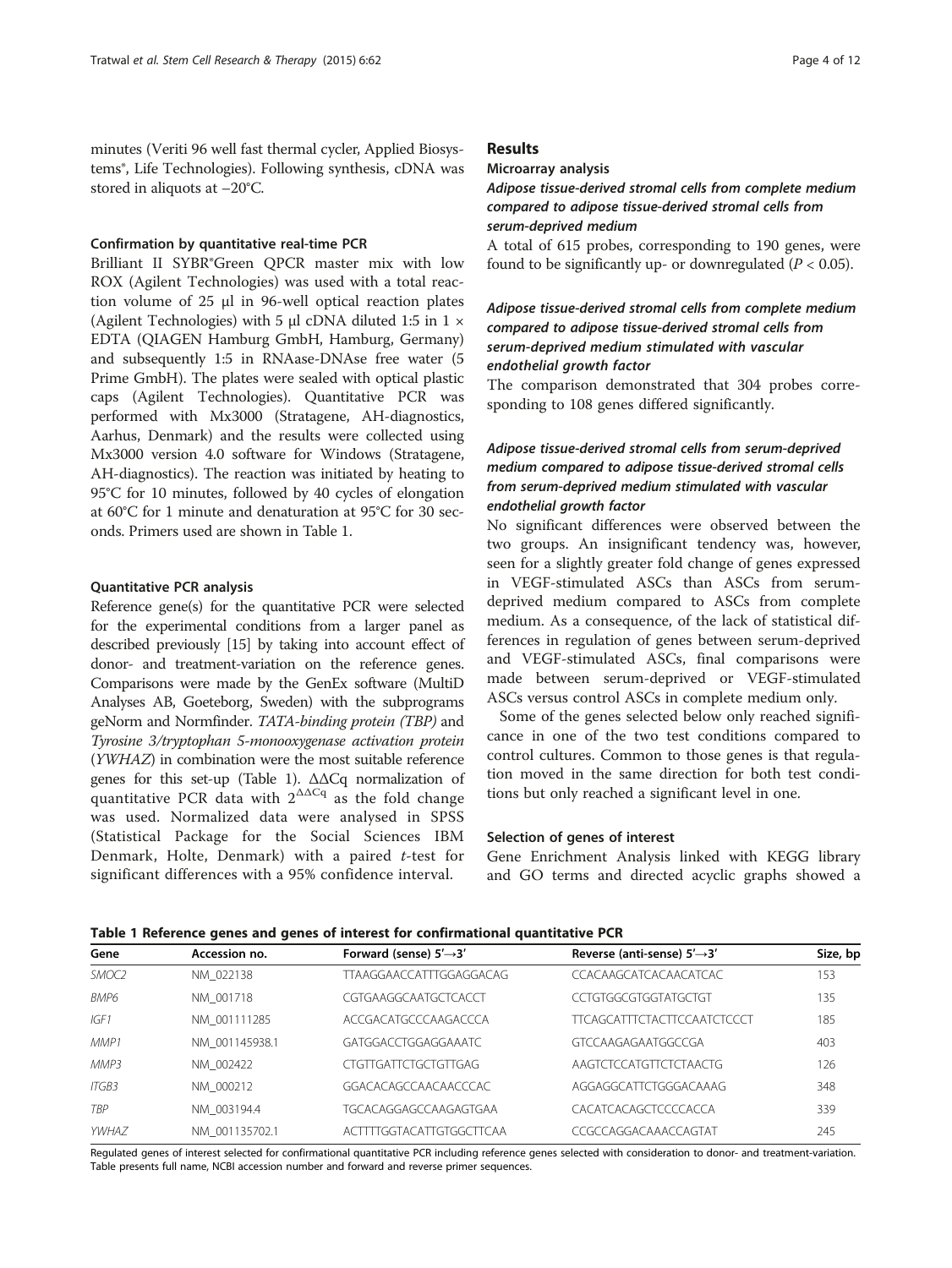strong representation of regulated genes from the extracellular region, particularly within the categories "extracellular matrix" and "regulation of cell adhesion" (Figure 1). Consequently, categories "adhesion" and "extracellular matrix" were included as supplements to pre-determined categories "angiogenesis", "proliferation", and "secretome". Significantly up- or downregulated genes, representing chosen categories, as determined by GO terms, were selected (Tables [2](#page-5-0) and [3\)](#page-6-0).

Selected genes were up to 5.5 times upregulated. A 5.5-times upregulation was calculated as 2 to the power of the significant fold change  $(2^{FC})$ . Hence, a 5.5-times upregulation was derived from a positive fold change of 2.4564 equal to  $2^{2.4564}$ . The following results are presented as x times up- or downregulations based on calculated log2 measures.

# Angiogenesis

The angiogenesis category proved to have only up- or downregulated single genes that were shared by other chosen categories according to GO terms. Bone morphogenetic protein 6 (BMP6) was found to be nearly four times upregulated for both serum-deprived and VEGFstimulated ASCs compared to ASCs from complete medium. Fibroblast growth factor 9 (FGF9) was also significantly upregulated times two for the serum-deprived ASCs as well as VEGF-stimulated ASCs, while Integrin beta 3 (ITGB3) was two times downregulated in both.

## **Adhesion**

A single gene in the adhesion category was significantly upregulated for both comparison groups versus control. That gene was Calsyntenin 2 (CLSTN2), which showed a more than five times increase in expression. Junctional adhesion molecule B (JAM2) was two times significantly upregulated for serum-deprived cultures. Podocalyxinlike protein 1 (PODX) and ITGB3 were approximately two times downregulated with serum deprivation as well as VEGF stimulation (Table [2](#page-5-0)).

# Extracellular matrix

SPARC related modular calcium binding 2 (SMOC2) is the highest upregulated gene in the extracellular matrix (ECM) category, corresponding to 4.2 and 4.5 times, respectively, in the serum-deprived and VEGF-stimulated groups compared to control. Spondin 1/F-spondin (SPON1) was two times upregulated in serum-deprived cultures and three times upregulated in VEGF-stimulated cultures. ADAM metallopeptidase with thrombospondin type 1 motif (ADAMTS12), sarcoglycan delta (SGCD), dermatopontin (DPT) and microfibrillar-associated protein 4 (MFAP4) were approximately two times upregulated in both conditions. Protein tyrosine phosphatase receptor type B (PTPRP) was significantly downregulated in VEGFstimulated cultures only, as opposed to transglutaminase 2 (TGM2) which was significantly downregulated in serumdeprived cultures only. Matrix metallopeptidase 1 and 3

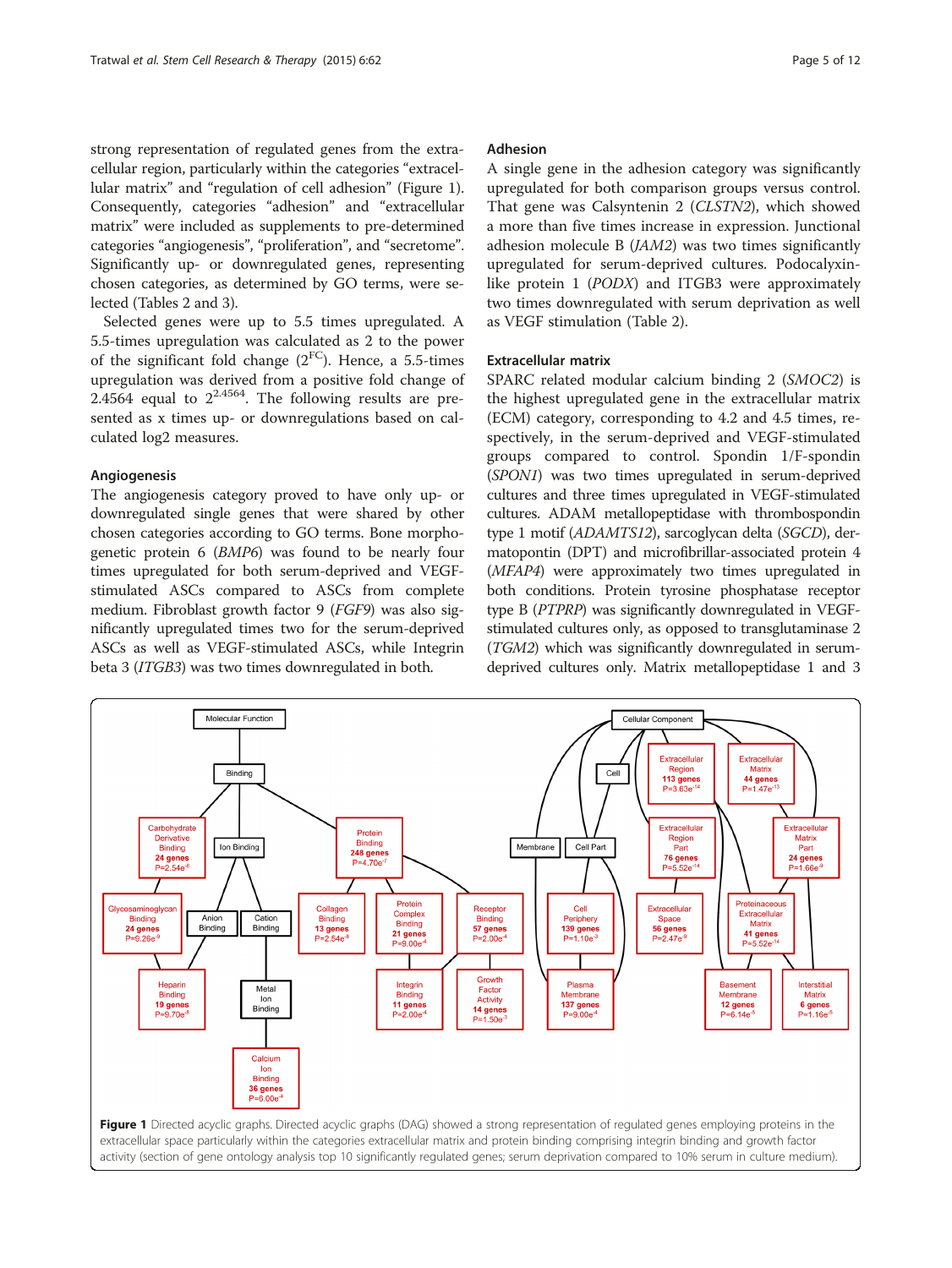|                             |                                                        |           | Serum-deprived | <b>VEGF-stimulated</b> |            |
|-----------------------------|--------------------------------------------------------|-----------|----------------|------------------------|------------|
| Gene ID                     | Gene name                                              | <b>FC</b> | $2^{ FC }$     | FC                     | $2^{ FC }$ |
| <b>Adhesion</b>             |                                                        |           |                |                        |            |
| CLSTN <sub>2</sub>          | Calsyntenin 2                                          | $+2.375$  | $+5.187$       | $+2.456$               | $+5.488$   |
| JAM2                        | Junctional adhesion molecule B                         | $+1.079$  | $+2.112$       | <b>NS</b>              | <b>NS</b>  |
| <b>ITGB3</b>                | Integrin, beta 3                                       | $-0.709$  | $-1.635$       | $-1.040$               | $-2.056$   |
| PODXL                       | Podocalyxin-like protein 1                             | $-1.126$  | $-2.183$       | $-1.066$               | $-2.093$   |
| <b>Extracellular matrix</b> |                                                        |           |                |                        |            |
| SMOC <sub>2</sub>           | SPARC related modular calcium binding 2                | $+2.059$  | $+4.167$       | $+2.185$               | $+4.548$   |
| SPON <sub>1</sub>           | Spondin 1, F-spondin, extracellular matrix protein     | $+1.120$  | $+2.174$       | $+1.600$               | $+3.039$   |
| ADAMTS12                    | ADAM metallopeptidase with thrombospondin type 1 motif | $+1.136$  | $+2.198$       | $+1.213$               | $+2.318$   |
| SGCD                        | Sarcoglycan delta                                      | $+1.027$  | $+2.038$       | $+0.989$               | $+1.985$   |
| DPT                         | Dermatopontin                                          | $+0.978$  | $+1.970$       | $+1.006$               | $+2.008$   |
| MFAP4                       | Microfibrillar-associated protein 4                    | $+0.950$  | $+1.933$       | $+0.964$               | $+1.951$   |
| PTPRB                       | Protein tyrosine phosphatase, receptor type, B         | NS.       | <b>NS</b>      | $-0.9992$              | $-1.999$   |
| TGM2                        | Transglutaminase 2                                     | $-1.063$  | $-2.090$       | <b>NS</b>              | <b>NS</b>  |
| MMP3                        | Matrix metallopeptidase 3                              | $-1.493$  | $-2.816$       | $-1.499$               | $-2.826$   |
| COL13A1                     | Collagen, type XIII, alpha 1                           | $-1.1227$ | $-2.178$       | $-0.9474$              | $-1.028$   |
| MMP1                        | Matrix metallopeptidase 1                              | $-2.139$  | $-4.405$       | <b>NS</b>              | <b>NS</b>  |

<span id="page-5-0"></span>Table 2 Expression levels for regulated genes according to primary gene ontology function

Groups defined by Gene Enrichment Analysis linked with Kyoto Encyclopedia of Genes and Genomes library and gene ontology terms. Fold changes (FC) and<br>consequently calculated amount of up (+) or down (–) regulation (2<sup>|FCI</sup> complete medium are listed for vascular endothelial growth factor (VEGF)-treated and serum-deprived ASCs FC >0.9. Most of the regulated genes are shared between groups, but have been assigned to the primary group for the sake of clarity. NS, not significant.

(MMP1 and MMP3) were downregulated 4.4 and 2.8 times, respectively, significantly only for serum-deprived cultures. Transcription of collagen 13 alpha 1 (COL13A) was also downregulated (Table 2).

# Secretome

The secretome category presented five upregulated growth factor genes: insulin-like growth factor 1 (IGF1), BMP6, FGF9, hepatocyte growth factor (HGF) and platelet-derived growth factor D (PDGFD). They were all upregulated two to three times in both conditions, except for HGF being only significantly upregulated in VEGF-stimulated cultures. The growth factor transforming growth factor beta1 (TGFB1) was two times downregulated. TLR4 interactor with leucine-rich repeats (TRIL) was upregulated three times for serum-deprived cultures and four times for VEGF-stimulated cultures. Proprotein convertase subtilisin/kexin type 5 (PCSK5) was 2.1 and 2.8 times upregulated for the serumdeprived and VEGF-stimulated groups. Gremlin 1 and 2, DAN family of BMP antagonists (GREM1 and GREM2) were both downregulated, GREM2 most substantially with 5.0 and 5.4 times downregulation in serumdeprived and VEGF-stimulated cultures, respectively. Membrane metallo-endopeptidase (MME) was downregulated two times (Table [3\)](#page-6-0).

# Proliferation

Overall, three genes were significantly upregulated in the GO-defined proliferation category and four genes were significantly downregulated. Unique to the proliferation category was sprouty homolog 1, antagonist of FGF signaling (SPRY1) upregulated 2.8 times in serum-deprived ASCs. TEK tyrosine kinase, endothelial (TEK) was two times upregulated, also only significantly for serumdeprived ASCs. Jagged-1 (JAG1) was significantly upregulated in both conditions 1.7 and 1.9 times, respectively. In this category, cyclin-dependent kinase inhibitor 3 (CDKN3) was downregulated 3.2 times (serum-deprived ASCs) and 2.6 times (VEGF-stimulated ASCs), along with antigen identified by monoclonal antibody Ki-67 (MKI167), cyclin B1 (CCNB1), heme oxygenase (decycling) 1 (HMOX1) and TPX2, microtubule-associated (TPX2) (all downregulated approximately two times; for MKI67 and CCNB1 only significantly so for VEGF-stimulated and serum-deprived cultures, respectively (Table [3\)](#page-6-0)).

# Confirmational quantitative PCR

Quantitative PCR results confirmed microarray analysis (Figure [2\)](#page-7-0). SMOC2 was shown to be four-fold upregulated by both methods for VEGF-stimulated or serumdeprived ASCs compared to control. BMP6 was 3.7 and 3.2 times upregulated on quantitative PCR for serumdeprived and VEGF-stimulated ASCs compared to 3.7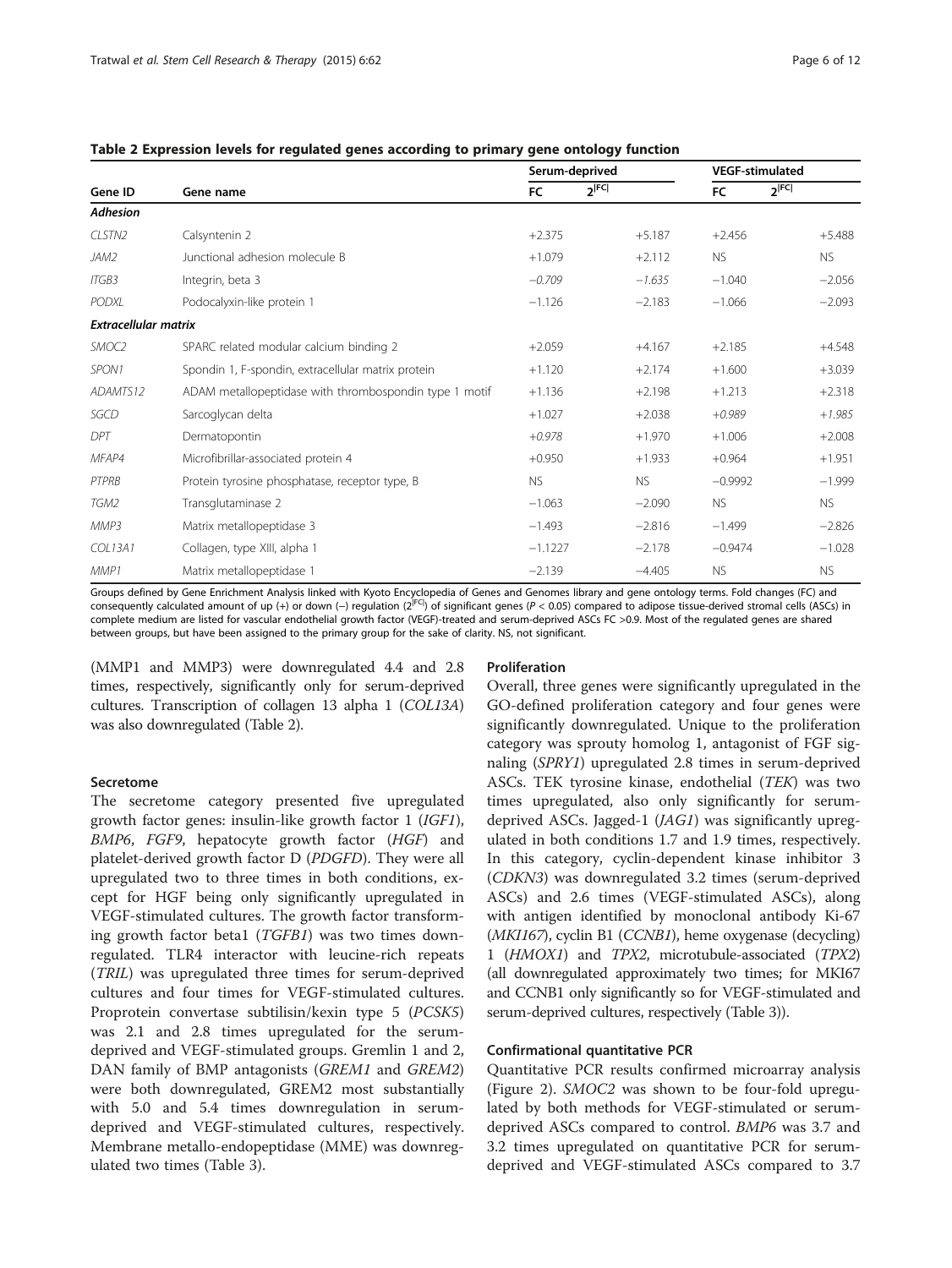|                      |                                                 | Serum-deprived |                 | <b>VEGF-stimulated</b> |            |  |
|----------------------|-------------------------------------------------|----------------|-----------------|------------------------|------------|--|
| Gene ID              | Gene name                                       | <b>FC</b>      | <sub>2</sub> FC | FC                     | $2$ $ FC $ |  |
| <b>Proliferation</b> |                                                 |                |                 |                        |            |  |
| SPRY1                | Sprouty homolog 1, antagonist of FGF signaling  | $+1.493$       | $+2.815$        | NS.                    | <b>NS</b>  |  |
| TEK                  | TEK tyrosine kinase, endothelial                | $+1.024$       | $+2.033$        | <b>NS</b>              | <b>NS</b>  |  |
| JAG1                 | Jagged 1                                        | $+0.8085$      | $+1.751$        | $+0.9621$              | $+1.948$   |  |
| CDKN3                | Cyclin-dependent kinase inhibitor 3             | $-1.668$       | $-3.178$        | $-1.386$               | $-2.614$   |  |
| <b>MKI67</b>         | Antigen identified by monoclonal antibody Ki-67 | <b>NS</b>      | <b>NS</b>       | $-1.222$               | $-2.333$   |  |
| CCNB1                | Cyclin B1                                       | $-1.324$       | $-2.504$        | NS.                    | <b>NS</b>  |  |
| HMOX1                | Heme oxygenase (decycling) 1                    | $-1.047$       | $-2.066$        | $-0.969$               | $-1.957$   |  |
| TPX2                 | TPX2, microtubule-associated                    | <b>NS</b>      | <b>NS</b>       | $-1.042$               | $-2.058$   |  |
| Secretome            |                                                 |                |                 |                        |            |  |
| IGF1                 | Insulin-like growth factor 1                    | $+1.963$       | $+3.897$        | $+1.999$               | $+3.998$   |  |
| BMP6                 | Bone morphogenetic protein 6                    | $+1.902$       | $+3.738$        | $+1.980$               | $+3.944$   |  |
| <b>TRIL</b>          | TLR4 interactor with leucine-rich repeats       | $+1.691$       | $+3.229$        | $+2.005$               | $+4.013$   |  |
| PCSK5                | Proprotein convertase subtilisin/kexin type 5   | $+1.091$       | $+2.131$        | $+1.480$               | $+2.791$   |  |
| FGF9                 | Fibroblast growth factor 9                      | $+1.044$       | $+2.061$        | $+0.871$               | $+1.829$   |  |
| <b>HGF</b>           | Hepatocyte growth factor                        | <b>NS</b>      | <b>NS</b>       | $+0,9719$              | $+1,961$   |  |
| <b>PDGFD</b>         | Platelet derived growth factor D                | $+1.048$       | $+2.067$        | $+0.900$               | $+1.866$   |  |
| GREM1                | Gremlin 1, DAN family BMP antagonist            | $-0.960$       | $-1.946$        | $-0.918$               | $-1.891$   |  |
| TGF1                 | Transforming growth factor beta1                | $-0.962$       | $-1.965$        | $-0.908$               | $-1.877$   |  |
| <b>MME</b>           | Membrane metallo-endopeptidase                  | $-1.322$       | $-2.500$        | $-1.432$               | $-2.699$   |  |
| GREM2                | Gremlin 2, DAN family BMP antagonist            | $-2.326$       | $-5.019$        | $-2.425$               | $-5.368$   |  |

<span id="page-6-0"></span>Table 3 Expression levels for regulated genes according to primary gene ontology function

Pre-defined groups. Fold changes (FC) and consequently calculated amount of up (+) or down (−) regulation (2<sup>|FC|</sup>) of significant genes (P < 0.05) compared to adipose tissue-derived stromal cells (ASCs) in complete medium are listed for vascular endothelial growth factor (VEGF)-treated and serum-deprived ASCs FC >0. 9. NS, not significant.

and 3.9 times, respectively, on microarray analysis. Results for IGF1 were less consistent with 2.8 (serum-deprived ASCs) and 1.8 (VEGF-stimulated ASCs) times upregulation on quantitative PCR with nearly four times upregulation for both groups on microarray. The ITGB3 2.5 times downregulation by serum deprivation or VEGF stimulation on quantitative PCR confirmed the two times downregulation of this gene on microarray. MMP3 was shown to be downregulated 3.3 times by quantitative PCR and 2.8 times by microarray analysis, while MMP1 was also downregulated in both analyses but not to the same extent observed with quantitative PCR (3.3 times for both groups) as with microarray (4.4 times).

# Discussion

ASCs have therapeutic regenerative potential for patients with ischaemic heart disease as well as for multiple other degenerative diseases. In vitro preconditioning of ASCs with VEGF-stimulation and serum-deprivation prior to administration is applied pursuing enhanced efficacy of treatment in an angiogenic direction. VEGF stimulation is believed to promote angiogenesis, but regenerative molecular mechanisms are numerous and current comparative analysis of the gene profile of VEGFstimulated and serum-deprived ASCs have revealed other potentially contributing factors. Gene Enrichment Analysis linked with KEGG library and GO terms point towards a large regulation of cellular components involved in the extracellular space and thereby cell-to-cell or cell-to-ECM communication. These include cytokines and growth factors, adhesion molecules and a variety of ECM constituents.

Surprisingly, our data showed that serum deprivation of ASCs rather than VEGF stimulation was the decisive factor for the observed change in ASC gene expression in vitro.

Interpreting this observation, the contribution from endogenous VEGF production is a potential confounder in case the endogenous production exceeds the dose used during VEGF stimulation. Our laboratory has identified that the endogenous production of VEGF from ASCs in the present protocol does take place (unpublished data). Microarray analyses showed that transcription of VEGF was significantly upregulated with serum deprivation and VEGF stimulation in the present study. Fold change was below our cut-off value and was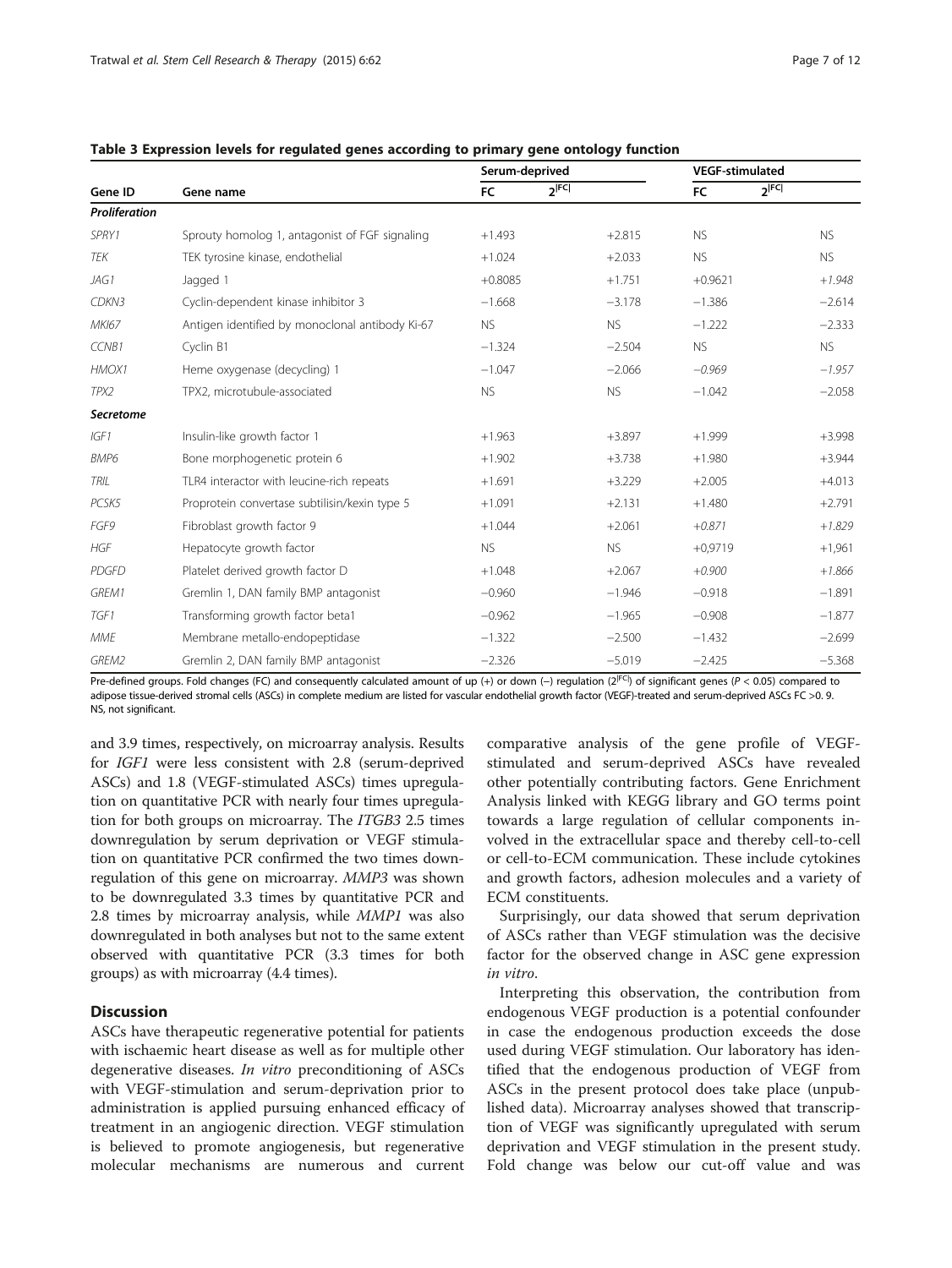<span id="page-7-0"></span>

therefore not considered (fold change 0.35;  $P < 0.04$ ), but it pointed out that endogenous VEGF production did take place and was stimulated by serum starvation, as in agreement with observations made by Chua and colleagues [[16\]](#page-10-0). The production of endogenous VEGF in our ASC cultures is, however, in the lower picogram/ml range and is therefore considered to play an insignificant role compared to the 50 ng/ml exogenous VEGF added during VEGF stimulation.

The present microarray analyses do not reveal the level of VEGF receptors in our ASC cultures, nor do they reveal receptor ligand binding. We merely conclude that test circumstances do not significantly change the transcription of VEGF receptors. In other words, results do not explain why VEGF is not decisive. However, as previously discussed by Follin and colleagues [[8\]](#page-10-0) and Chua and colleagues [\[16](#page-10-0)], we suggest that VEGF needs to be part of a more complex stimulation protocol in order to exercise sufficient effectiveness.

Serum deprivation proves to have an impact on the ASC secretome and interaction with the extracellular environment. We identified a significant upregulation of growth factors IGF1 (nearly four times upregulated), PDGFD and FGF9 (two times) which corresponds with other microarray studies performed on bone marrowderived stem cells where IGF1 was highly upregulated in long-term serum-deprived cells [[17](#page-10-0)]. IGF-1 secreted from ASCs is known to initiate cardioprotective actions inhibiting cardiomyocyte apoptosis in vitro as well as in vivo [\[18,19\]](#page-10-0). FGF9 (also known as heparin binding growth factor HBGF) is a member of the fibroblast growth factor family. FGF family members possess broad cell survival activities, and are involved in a variety of biological processes, including morphogenesis and tissue repair [[20\]](#page-10-0). Platelet-derived growth factor, PDGFD, a newly recognised member of the PDGF family, has recently been shown to promote fibrogenesis of cardiac fibroblasts. PDGFD elevates cardiac fibroblast proliferation, myofibroblast differentiation, and type I collagen secretion; it regulates matrix metalloproteinase activities and TGF-β pathways and has a significant effect on ECM turn-over [\[21](#page-10-0)].

We also found that *BMP6* was nearly four times upregulated in conditioned ASCs and we identified a five times downregulation of GREM2, a BMP-6 antagonist. BMP-6, along with the other members of the BMP family, has diverse biological activities in various systems, generally stimulating differentiation and inhibiting proliferation. In concert, BMP6 and GREM2 play roles in organogenesis and tissue differentiation. During embryonic development, GREM2 is required for atrial differentiation along with establishment of cardiac rhythm [\[22](#page-10-0)]. The blocking of BMP inhibits differentiation and promotes the expansion of stem cells [\[23](#page-10-0)].

It is empirical that serum starvation inhibits proliferation in cell cultures. In fact, the rationale behind the used cultivation protocol is that serum starvation combined with VEGF stimulation favours MSC and ASC endothelial differentiation at the expense of proliferation [[2,4](#page-10-0)]. In a previous publication we showed that ASC differentiation towards endothelium requires a more complex protocol than serum deprivation combined with VEGF stimulation only [\[8](#page-10-0)]. In the present study we hypothesised that the present cultivation protocol would favour secretion of pro-angiogenic factors and thereby stimulate angiogenesis by paracrine mechanisms. GO analyses of microarray data, however, do not show any direct augmented pro-angiogenic paracrine activity as a consequence of the used protocol. The observed increase in BMP6 production does correlate with the desired inhibition of proliferation; however, BMP6 production is known for its involvement in cardiovascular development stimulating cardiomyocyte differentiation rather than endothelial [\[24](#page-10-0)]. Stimulation of cardiomyocytes is further supported by the observed upregulation in the protein Jagged-1. Jagged-1 is involved in cell-cell signalling, and murine MSCs are known to promote proliferation of cardiomyocytes by Jagged1:Notch1 signalling [[25](#page-10-0)].

In concert the observed changes in the ASC secretome during serum starvation suggest that used pre-stimulation protocol activates signals that favour cardiac repair by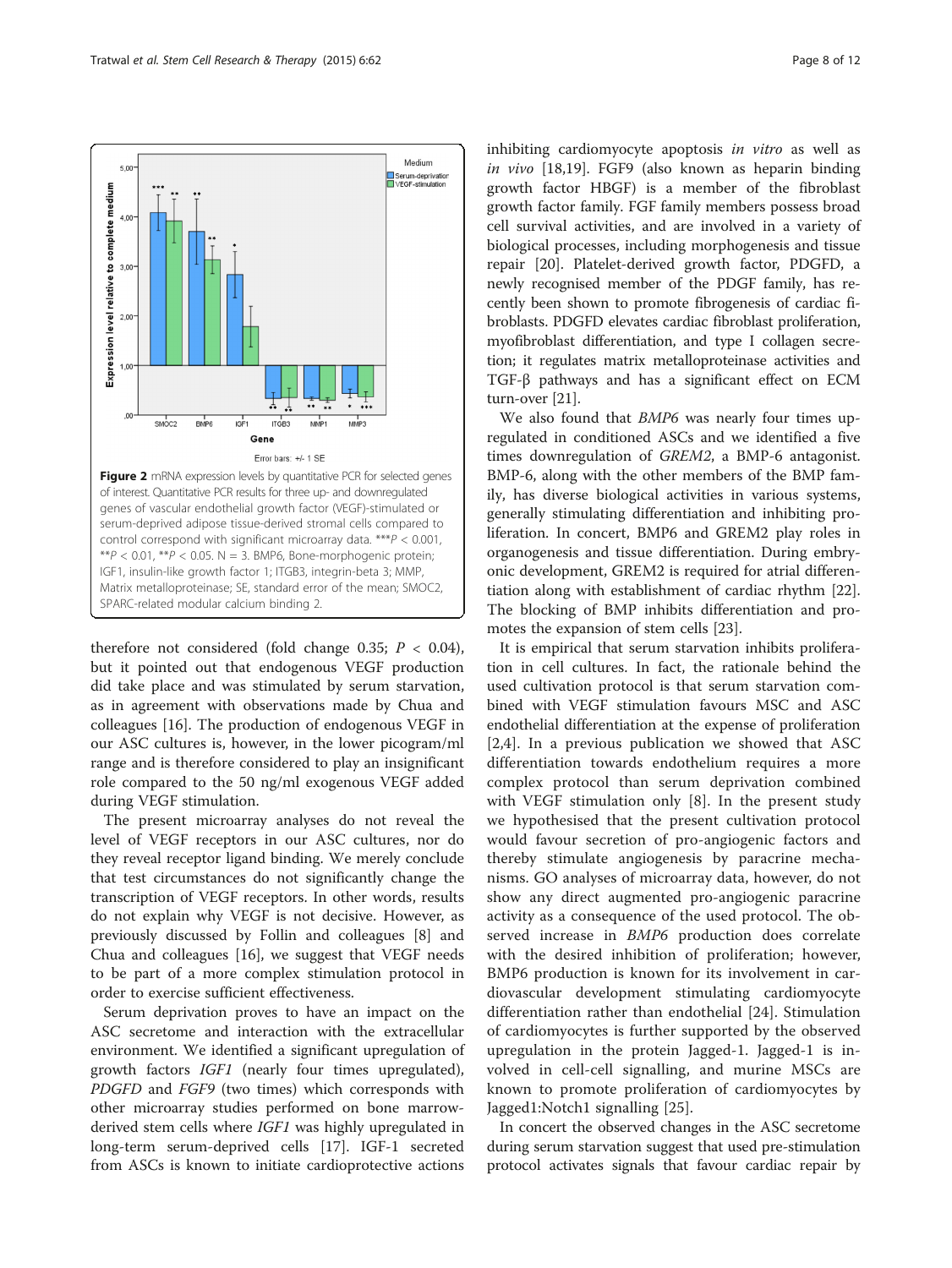supporting cardiomyocyte protection, differentiation and proliferation, cell survival in general, and activation of fibroblasts favouring ECM turnover.

In general, changes in paracrine activity induce dynamic changes in ECM composition, regulating the inflammatory, fibrogenic, and angiogenic pathways at different stages of regeneration in the infarcted heart. Matricellular proteins induced following tissue injury associate with growth factors and cytokines, and modulate cell-cell and cell-matrix interactions. Matricellular proteins play no structural role, but modify cell function by regulating ECM assembly, adhesion, ECM protease activity and growth factor signalling, and as such are believed to play an important role in the regulation of cardiac repair [\[26](#page-10-0)]. Matricellular proteins promote deadhesion, creating an intermediate cellular adhesive state that activates survival signals [[27\]](#page-10-0). Matricellular proteins include the SPARC (secreted protein acidic and rich in cysteine) family and thrombospondins. SPARC has proved to be important for organisation of the scar and maturation of collagen after myocardial infarction; overexpression of SPARC protects against cardiac dilatation [[28\]](#page-10-0). A member of the SPARC family has been identified as secreted modular calcium-binding protein 2 (SMOC-2) [[29](#page-10-0)]. SMOC-2 potentiates the angiogenic effects of growth factors. Overexpression of SMOC-2 in endothelial cells synergises with VEGF or bFGF to stimulate DNA synthesis, migration, and tube formation [[30\]](#page-10-0). Thrombospondin 1, an inhibitor of angiogenesis and cell proliferation, was downregulated in such SMOC-2-overexpressing endothelial cells. In our setting the expression of Thrombospondin 1 was insignificantly affected by the treatment and, therefore, not directly correlated with SMOC-2 expression (data not shown).

SPON1 (F-Spondin or vascular smooth muscle cell growth-promoting factor) belongs to the thrombospondins and contains the thrombospondin type 1 repeat (TSR) involved in matrix organisation and cell-cell interactions [[31,32](#page-10-0)]. F-Spondin inhibits angiogenesis, namely VEGF- or bFGF-stimulated migration of HUVECs (Human Umbilical Vein Endothelial Cells), and specifically ITGB3-mediated endothelial cell spreading [[33](#page-10-0)]. In turn, SPON1 stimulates proliferation of smooth muscle cells in the vascular wall. Thus, inhibition of angiogenesis is followed by the growth of smooth muscle cells and the maturation of vessels [\[33\]](#page-10-0).

Culturing ASCs with VEGF and serum deprivation we have identified that SMOC-2 is more than four times upregulated and F-Spondin is two (serum-deprivation) to three times (VEGF-stimulation) upregulated. Both proteins are involved in matrix regulation; however, possibly with opposing effects on angiogenesis and endothelial behaviour. This underscores the importance and complexity of cell-ECM interactions and the need to examine these matters more thoroughly. In concert, observations indicate that VEGF stimulation and serum deprivation does affect regeneration and angiogenesis, but indirectly so, by modulating ECM, generating or preventing a permissive environment.

SMOC-2 has recently been identified as a stem cell marker in the intestinal crypt base cells. Switching the status of active WNT/inactive BMP pathways of human intestinal epithelial crypt cells (from the fetal intestine) triggers a conversion towards a stem cell-like state with expression of genes including SMOC-2 [\[34](#page-10-0)]. MSCs cultured in hypoxic conditions  $(5\% O_2)$  display an enhanced expression of genes involved in plasticity with the most highly upregulated gene in this group being SMOC-2 [[35\]](#page-10-0). While culture in hypoxia maintains MSCs in a multipotent undifferentiated state, they express more adhesion and ECM molecules, including SMOC-2, than MSCs cultured in normoxic conditions [[35](#page-10-0)]. It appears that culturing ASCs with serum deprivation mimics limited blood supply and thereby hypoxia as well as in vivo ischaemic conditions. The observed increase in SMOC-2 expression suggests that our protocol favours stemness.

SPARC along with other matricellular proteins are known to reorganise actin fibres and disassembly of focal adhesion molecules to facilitate cell migration when a cell undergoes transformation from a strong to an intermediate adhesive state in response to injury or other types of tissue remodelling [[27](#page-10-0)]. The soluble SPARC protein was originally found to induce MMP-1, MMP-3, and MMP-9 activity in synovial fibroblasts [[36\]](#page-10-0). MMP-1 promotes collagen breakdown in the infarcted area of the heart and MMP-3 is an upstream activator of MMP-9, which can break down scar tissue and permeabilise the ECM to allow for revascularisation in an acute infarct [[37](#page-10-0),[38](#page-10-0)]. Furthermore, it has been suggested that MMP inhibition protects from adverse tissue remodelling [\[39\]](#page-10-0).

We identify a noticeable downregulation of *MMP 1* and MMP3 in ASCs cultured with serum deprivation, indicating a stabilising effect on the ECM. In addition we find that ADAMTS12, a metalloproteinase with thrombospondin motifs, is two times upregulated. ADAMTS12 binds to the ECM and has been shown to sequester VEGF, leading to inhibition of endothelial proliferation [\[40,41\]](#page-10-0). ADAMSTS12 is upregulated in bone marrow-derived MSCs with increasing in vitro passages and is inversely associated with growth and proliferation in these cells [[42](#page-10-0)].

Normal wound healing as well as myocardial regeneration is initiated by an inflammatory phase followed by a proliferative phase characterised by ECM deposition and angiogenesis. The maturation phase follows, represented by matrix stabilisation and vascular maturation. The observation that ASCs stimulated with VEGF and serum deprivation downregulate collagen turnover, ECM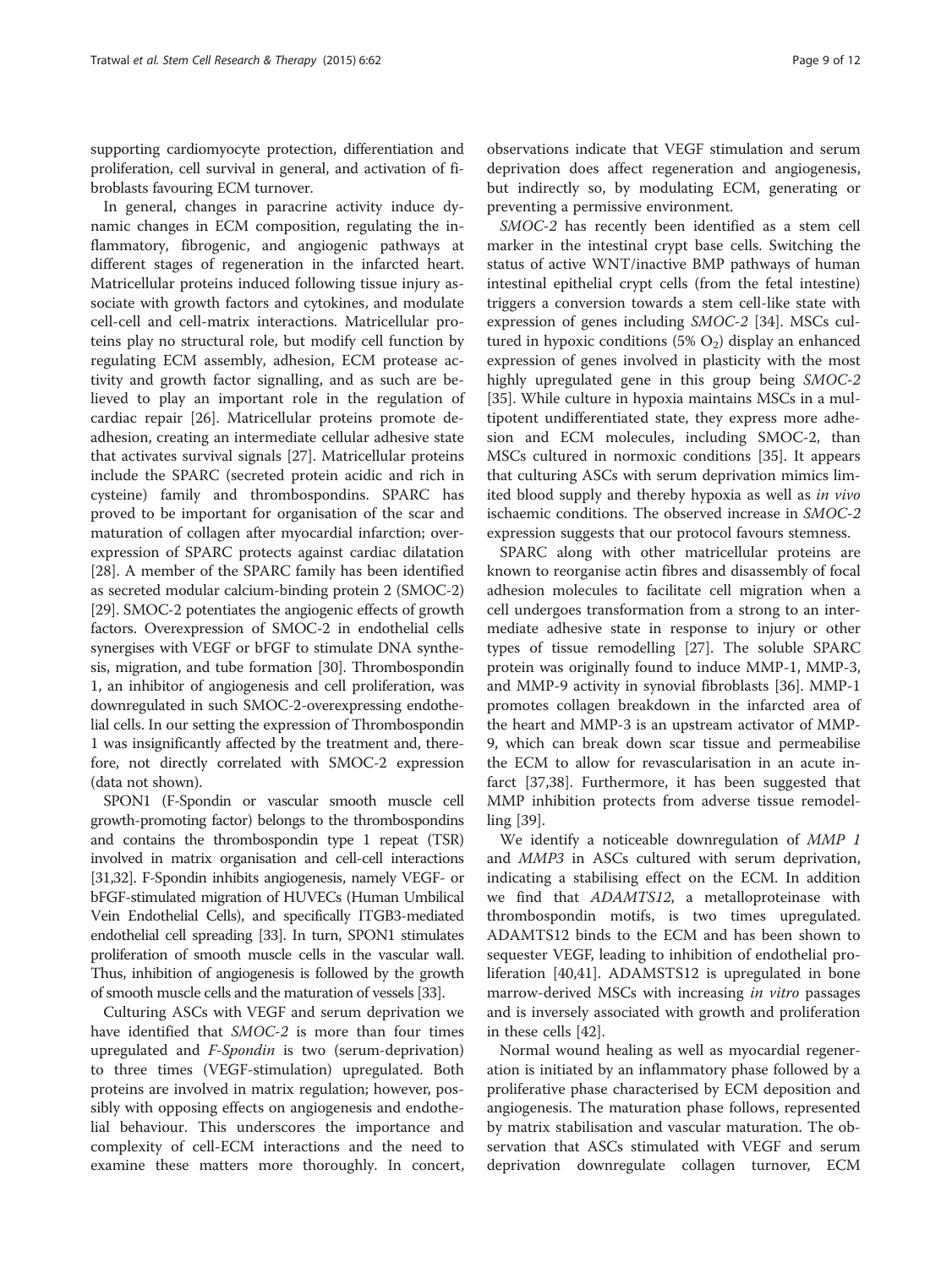permeabilisation and thereby migration of endothelial cells and revascularisation, but stimulates smooth muscle cells in the vascular wall, indicate that the used pre-stimulation protocol promotes cells that contribute to the maturation phase.

We find pronounced upregulation in transcription of adhesion molecules Calsyntenin-2 (CLSTN2) and junctional adhesion molecule JAM-2. CLSTN2 belongs to the cadherins and a family of postsynaptic membrane proteins, and JAM2 has been associated with endothelial junctions and leukocyte-endothelial interactions only. The significance of these adhesion molecules with regard to ASC-mediated regeneration remains elusive, and presently only lends support to the idea that cell-cell interactions are important for ASC mechanisms of action.

Transcription of adhesion molecules such as integrin beta 3 and Podocalyxin-like protein 1 (PODXL, a sialomucin) was decreased, potentially affecting cell-ECM interactions. From studies with cancer cells it is known that silencing of PODXL reduces migration and interaction with collagen. MSCs are also known to express PODXL, and the level of expression has been shown to correlate with MSC clonogenicity as well as the ability to differentiate and migrate [\[43,44\]](#page-10-0).

The observed upregulation in the transcription of Sarcoglycan delta (SGCD), part of the dystrophinglycoprotein complex muscle-specific proteins exclusively expressed in the skeletal and cardiac muscles and creating a link between the cell cytoskeleton and the ECM, supports the theory that the chosen prestimulation protocol mimics an environment in favour of cardiomyocyte development [\[45](#page-11-0)].

The significantly up- and downregulated proliferative markers all reflect the observed inhibition in proliferation with the used pre-stimulation protocols. Cellular changes, including ASC proliferation, are regulated by the growth factor activated mitogen-activated protein kinase (MAPK) signalling pathway. Expression of SPRY1, which is an inhibitor of FGF signalling and thereby MAPK signalling, is upregulated in serum-deprived ASCs, correlating with the observed decrease in proliferation. In endothelial cells, upon FGF receptor and VEGF receptor activation, SPRYs are known to translocate to the plasma membrane and inhibit proliferation [[46](#page-11-0)]. In addition, cyclin-dependent kinase inhibitor 3 (CDKN3) and Cyclin B1(CCNB1), which are regulatory proteins that are essential for commitment of cells to mitosis, are downregulated in pre-stimulated ASCs. In essence the observed changes in proliferation markers image our test culture circumstances where the restricted conditions without serum halt proliferation compared to control conditions.

The regenerative effects of transplanted cells are always the sum of interactions with the surrounding

tissue. The full consequence of the used *in vitro* priming of cells upon delivery into a multifactorial in vivo environment remains to be shown. Thorough in vitro characterisation of the cell products used in the clinic is, however, a valuable tool for interpretation of pre-clinical and clinical results. Where the shown effects of the present pre-stimulation protocol upon ASC transcriptional activity are tangible the projected consequences of

these effects upon *in vivo* delivery are at this point to be

regarded as hypothesis generating.

## Conclusion

ASCs are used as an experimental regenerative therapy for patients with ischaemic heart disease to improve myocardial perfusion and to regenerate injured myocardium. Aiming to enhance the efficacy of stem cell therapy, different regimes of *in vitro* preconditioning prior to administration are examined. We have elucidated the molecular signature of ASCs that have been preconditioned with serum deprivation and VEGF stimulation. We show that serum deprivation is the decisive factor and that serum deprivation of ASCs has an important impact on the microenvironment by the ECM components and signalling molecules that they secrete. Given that the genes regulated upon serum deprivation in ASCs are primarily involved in stabilisation of ECM, fibrogenesis, inhibition of angiogenesis, maturation of vessels, differentiation and protection of cardiomyocytes, we hypothesise that these ASCs will exert their effect on cardiac repair by regulating the dynamic cellular and ECM events during the late maturation phase in infarct healing.

## Abbreviations

ASC: adipose tissue-derived stromal cell; DMEM: Dulbecco's modified Eagle's medium; ECM: extracellular matrix; FBS: fetal bovine serum; GO: gene ontology; KEGG: Kyoto Encyclopedia of Genes and Genomes; MAPK: mitogen-activated protein kinase; MSC: mesenchymal stromal cell; PBS: phosphate-buffered saline; VEGF: vascular endothelial growth factor.

#### Competing interests

The authors declare that they have no competing interests.

### Authors' contributions

JT carried out experiments, participated in the design of the study and drafted the manuscript. MJ carried out experiments and revised the manuscript. SKB designed and carried out experiments. ABM carried out microarray analysis, performed statistical analysis and contributed to the design of the study. JK designed and initiated the study and revised the manuscript critically. AE designed and coordinated the study, interpreted data and completed the manuscript. All authors agree that accuracy and integrity of any part of the work is appropriately investigated and they have all read and approved the final manuscript.

#### Acknowledgements

The present study was supported by Kirsten and Freddy Johansens Foundation.

Received: 29 October 2014 Revised: 5 November 2014 Accepted: 24 March 2015 Published online: 13 April 2015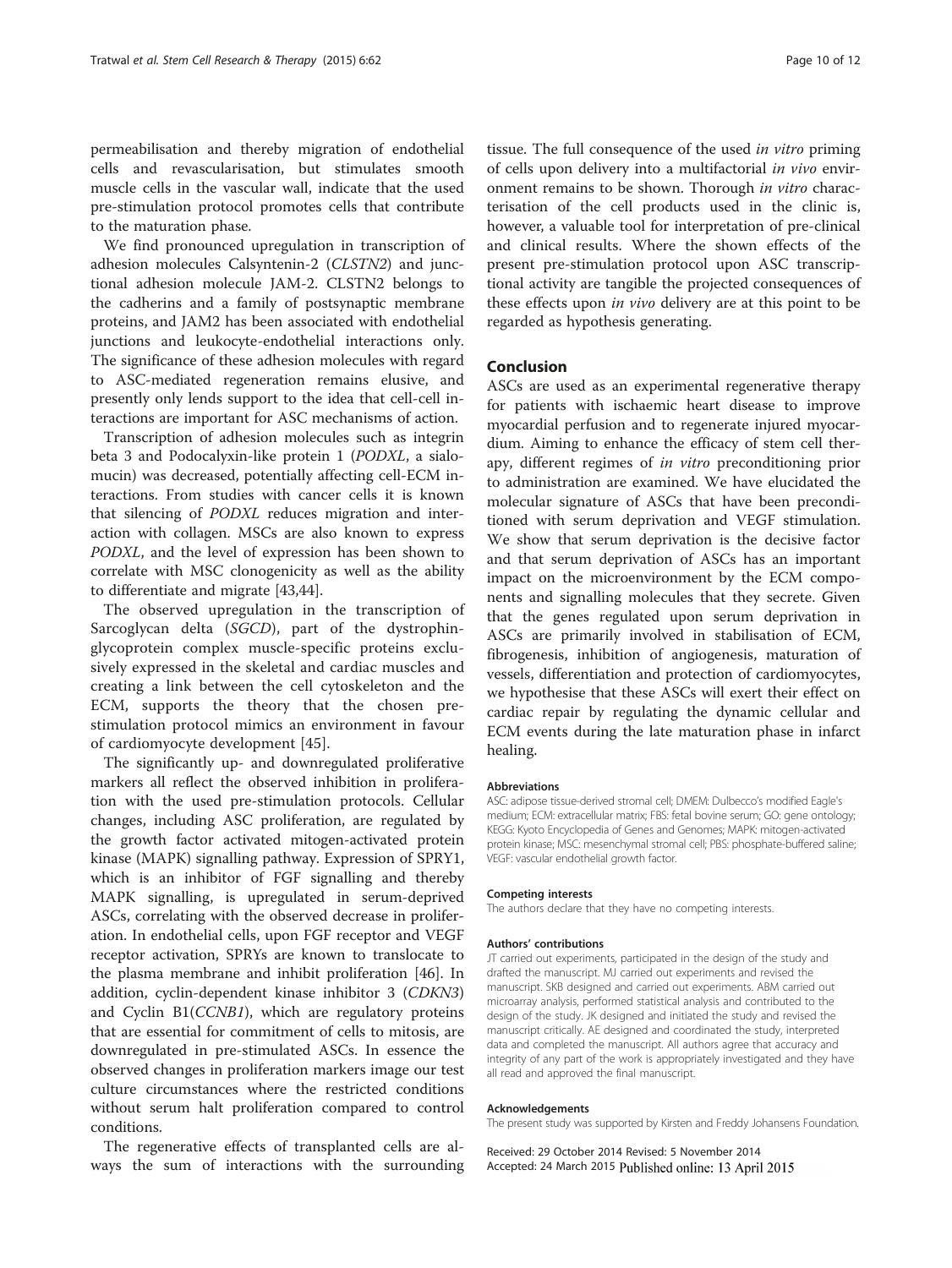## <span id="page-10-0"></span>References

- 1. Qayyum AA, Haack-Sørensen M, Mathiasen AB, Jørgensen E, Ekblond A, Kastrup J. Adipose-derived mesenchymal stromal cells for chronic myocardial ischemia (MyStromalCell Trial): study design. Regen Med. 2012;7:421–8.
- 2. Cao Y, Sun Z, Liao L, Meng Y, Han Q, Zhao RC. Human adipose tissue-derived stem cells differentiate into endothelial cells in vitro and improve postnatal neovascularization in vivo. Biochem Biophys Res Commun. 2005;332:370–9.
- 3. Oswald J, Boxberger S, Jørgensen B, Feldmann S, Ehninger G, Bornhäuser M, et al. Mesenchymal stem cells can be differentiated into endothelial cells in vitro. Stem Cells. 2004;22:377–84.
- 4. Haack-Sorensen M, Friis T, Bindslev L, Mortensen S, Johnsen HE, Kastrup J. Comparison of different culture conditions for human mesenchymal stromal cells for clinical stem cell therapy. Scand J Clin Lab Invest. 2008;68:192–203.
- 5. Gnecchi M, Danieli P, Cervio E. Mesenchymal stem cell therapy for heart disease. Vascul Pharmacol. 2012;57:48–55.
- 6. Haack-Sørensen M, Friis T, Mathiasen AB, Jørgensen E, Hansen L, Dickmeiss E, et al. Direct intramyocardial mesenchymal stromal cell injections in patients with severe refractory angina: one-year follow-up. Cell Transplant. 2013;22:521–8.
- 7. Mathiasen AB, Haack-Sorensen M, Jorgensen E, Kastrup J. Autotransplantation of mesenchymal stromal cells from bone-marrow to heart in patients with severe stable coronary artery disease and refractory angina - final 3 year follow-up. Int J Cardiol. 2013;170:246–51.
- 8. Follin B, Tratwal J, Haack-Sørensen M, Elberg JJ, Kastrup J, Ekblond A. Identical effects of VEGF and serum-deprivation on phenotype and function of adiposederived stromal cells from healthy donors and patients with ischemic heart disease. J Transl Med. 2013;11:219.
- 9. Bourin P, Bunnell BA, Casteilla L, Dominici M, Katz AJ, March KL, et al. Stromal cells from the adipose tissue-derived stromal vascular fraction and culture expanded adipose tissue-derived stromal/stem cells: a joint statement of the International Federation for Adipose Therapeutics and Science (IFATS) and the International Society for Cellular Therapy (ISCT). Cytotherapy. 2013;15:641–48.
- 10. Dominici M, Le Blanc K, Mueller I, Slaper-Cortenbach I, Marini F, Krause D, et al. Minimal criteria for defining multipotent mesenchymal stromal cells. The International Society for Cellular Therapy position statement. Cytotherapy. 2006;8:315–7.
- 11. Kolesnikov N, Hastings E, Keays M, Melnichuk O, Tang YA, Williams E, et al. ArrayExpress update - simplifying data submissions. Nucleic Acids Res. 2015;43:D1113–16.
- 12. Development Core Team R. R: A Language and Environment for Statistical Computing. Vienna: R Foundation for Statistical Computing; 2014. <http://www.r-project.org>.
- 13. Gentleman RC, Carey VJ, Bates DM, Bolstad B, Dettling M, Dudoit S, et al. Bioconductor: open software development for computational biology and bioinformatics. Genome Biol. 2004;5:R80.
- 14. Zhang B, Kirov S, Snoddy J. WebGestalt: An integrated system for exploring gene sets in various biological contexts. Nucleic Acids Res. 2005;33:W741–8.
- 15. Tratwal J, Follin B, Ekblond A, Kastrup J, Haack-Sørensen M. Identification of a common reference gene pair for qPCR in human mesenchymal stromal cells from different tissue sources treated with VEGF. BMC Mol Biol. 2014;15:11.
- 16. Chua KH, Raduan F, Wan Safwani WKZ, Manzor NFM, Pingguan-Murphy B, Sathapan S. Effects of serum reduction and VEGF supplementation on angiogenic potential of human adipose stromal cells in vitro. Cell Prolif. 2013;46:300–11.
- 17. Sanchez C, Oskowitz A, Pochampally RR. Epigenetic reprogramming of IGF1 and leptin genes by serum deprivation in multipotential mesenchymal stromal cells. Stem Cells. 2009;27:375–82.
- 18. Sadat S, Gehmert S, Song Y-H, Yen Y, Bai X, Gaiser S, et al. The cardioprotective effect of mesenchymal stem cells is mediated by IGF-I and VEGF. Biochem Biophys Res Commun. 2007;363:674–9.
- 19. Buerke M, Murohara T, Skurk C, Nuss C, Tomaselli K, Lefer AM. Cardioprotective effect of insulin-like growth factor I in myocardial ischemia followed by reperfusion. Proc Natl Acad Sci U S A. 1995;92:8031–5.
- 20. Meganathan K, Sotiriadou I, Natarajan K, Hescheler J, Sachinidis A. Signaling molecules, transcription growth factors and other regulators revealed from in-vivo and in-vitro models for the regulation of cardiac development. Int J Cardiol. 2015;183:117–28.
- 21. Zhao T, Zhao W, Chen Y, Li VS, Meng W, Sun Y. Platelet-derived growth factor-D promotes fibrogenesis of cardiac fibroblasts. Am J Physiol Heart Circ Physiol. 2013;304:H1719–26.
- 22. Tanwar V, Bylund JB, Hu J, Yan J, Walthall JM, Mukherjee A, et al. Gremlin 2 promotes differentiation of embryonic stem cells to atrial fate by activation of the JNK signaling pathway. Stem Cells. 2014;32:1774–88.
- 23. Klapholz-Brown Z, Walmsley GG, Nusse YM, Nusse R, Brown PO. Transcriptional program induced by Wnt protein in human fibroblasts suggests mechanisms for cell cooperativity in defining tissue microenvironments. PLoS One. 2007;2:e945.
- 24. Van Wijk B, Moorman AFM, van den Hoff MJB. Role of bone morphogenetic proteins in cardiac differentiation. Cardiovasc Res. 2007;74:244–55.
- 25. Sassoli C, Pini A, Mazzanti B, Quercioli F, Nistri S, Saccardi R, et al. Mesenchymal stromal cells affect cardiomyocyte growth through juxtacrine Notch-1/Jagged-1 signaling and paracrine mechanisms: clues for cardiac regeneration. J Mol Cell Cardiol. 2011;51:399–408.
- 26. Dobaczewski M, Gonzalez-Quesada C, Frangogiannis NG. The extracellular matrix as a modulator of the inflammatory and reparative response following myocardial infarction. J Mol Cell Cardiol. 2010;48:504–11.
- 27. Murphy-Ullrich JE. The de-adhesive activity of matricellular proteins: is intermediate cell adhesion an adaptive state? J Clin Invest. 2001;107:785–90.
- 28. Schellings MWM, Vanhoutte D, Swinnen M, Cleutjens JP, Debets J, van Leeuwen REW, et al. Absence of SPARC results in increased cardiac rupture and dysfunction after acute myocardial infarction. J Exp Med. 2009;206:113–23.
- Vannahme C, Gösling S, Paulsson M, Maurer P, Hartmann U. Characterization of SMOC-2, a modular extracellular calcium-binding protein. Biochem J. 2003;373:805–14.
- 30. Rocnik EF, Liu P, Sato K, Walsh K, Vaziri C. The novel SPARC family member SMOC-2 potentiates angiogenic growth factor activity. J Biol Chem. 2006;281:22855–64.
- 31. Tucker RP. The thrombospondin type 1 repeat superfamily. Int J Biochem Cell Biol. 2004;36:969–74.
- 32. Tzarfaty-Majar V, López-Alemany R, Feinstein Y, Gombau L, Goldshmidt O, Soriano E, et al. Plasmin-mediated release of the guidance molecule Fspondin from the extracellular matrix. J Biol Chem. 2001;276:28233–41.
- 33. Terai Y, Abe M, Miyamoto K, Koike M, Yamasaki M, Ueda M, et al. Vascular smooth muscle cell growth-promoting factor/F-spondin inhibits angiogenesis via the blockade of integrin alphavbeta3 on vascular endothelial cells. J Cell Physiol. 2001;188:394–402.
- 34. Muñoz J, Stange DE, Schepers AG, van de Wetering M, Koo B-K, Itzkovitz S, et al. The Lgr5 intestinal stem cell signature: robust expression of proposed quiescent "+4" cell markers. EMBO J. 2012;31:3079–91.
- 35. Basciano L, Nemos C, Foliguet B, de Isla N, de Carvalho M, Tran N, et al. Long term culture of mesenchymal stem cells in hypoxia promotes a genetic program maintaining their undifferentiated and multipotent status. BMC Cell Biol. 2011;12:12.
- 36. Tremble PM, Lane TF, Sage EH, Werb Z. SPARC, a secreted protein associated with morphogenesis and tissue remodeling, induces expression of metalloproteinases in fibroblasts through a novel extracellular matrixdependent pathway. J Cell Biol. 1993;121:1433–44.
- 37. Cleutjens JP, Kandala JC, Guarda E, Guntaka RV, Weber KT. Regulation of collagen degradation in the rat myocardium after infarction. J Mol Cell Cardiol. 1995;27:1281–92.
- 38. Bearzi C, Gargioli C, Baci D, Fortunato O, Shapira-Schweitzer K, Kossover O, et al. PlGF-MMP9-engineered iPS cells supported on a PEG-fibrinogen hydrogel scaffold possess an enhanced capacity to repair damaged myocardium. Cell Death Dis. 2014;5:e1053.
- 39. Lindsey ML, Gannon J, Aikawa M, Schoen FJ, Rabkin E, Lopresti-Morrow L, et al. Selective matrix metalloproteinase inhibition reduces left ventricular remodeling but does not inhibit angiogenesis after myocardial infarction. Circulation. 2002;105:753–8.
- 40. Kuno K, Matsushima K. ADAMTS-1 protein anchors at the extracellular matrix through the thrombospondin type I motifs and its spacing region. J Biol Chem. 1998;273:13912–7.
- 41. Luque A, Carpizo DR, Iruela-Arispe ML. ADAMTS1/METH1 inhibits endothelial cell proliferation by direct binding and sequestration of VEGF165. J Biol Chem. 2003;278:23656–65.
- 42. Bellayr IH, Catalano JG, Lababidi S, Yang AX, Lo Surdo JL, Bauer SR, et al. Gene markers of cellular aging in human multipotent stromal cells in culture. Stem Cell Res Ther. 2014;5:59.
- 43. Meng X, Ezzati P, Wilkins JA. Requirement of podocalyxin in TGF-beta induced epithelial mesenchymal transition. PLoS One. 2011;6:e18715.
- 44. Lee RH, Seo MJ, Pulin AA, Gregory CA, Ylostalo J, Prockop DJ. The CD34-like protein PODXL and alpha6-integrin (CD49f) identify early progenitor MSCs